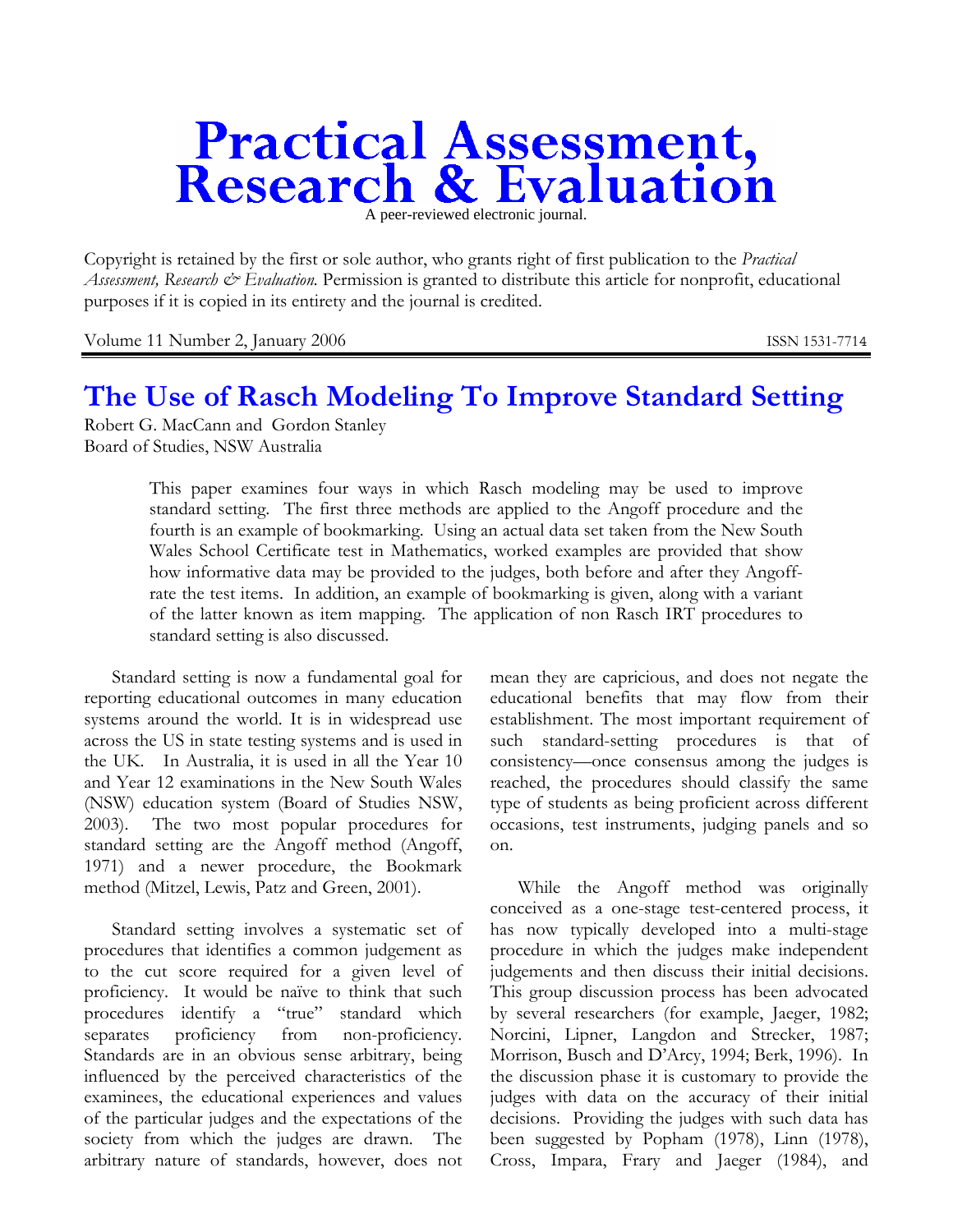# *Practical Assessment Research & Evaluation, Vol. 11, No. 2* 2 MacCann & Stanley, Rasch Standard Setting

Norcini, Shea and Kanya (1988). There is a natural affinity between IRT models and many standardsetting procedures, with a shared view of a continuum of achievement and a probabilistic definition of mastery on an item. Both van der Linden (1982) and Kane (1987) have discussed the similarities between IRT models and Angoff standard-setting procedures.

Given that standard setting in certification has high stakes for individuals, there is considerable interest in understanding the process and in finding ways to reduce variability in standard setting from occasion to occasion (MacCann and Stanley, 2004). Using a data set taken from a state-wide standardsetting operation, this paper will illustrate some ways in which Item Response Theory (IRT) can be used to provide feedback to help judges in both the Angoff and Bookmarking procedures.

# **THE SCHOOL CERTIFICATE MATHEMATICS PROGRAM**

To show the ways in which Rasch modeling can be used to improve standard setting, data based on a multi-stage Angoff procedure will be analysed. The test comprised 50 short items, which were dichotomously scored—0 for a wrong answer, 1 for the correct answer. The test items came from the School Certificate Mathematics external test program, which tests the fundamental knowledge and skills of students in Year 10 in New South Wales (generally of age 15-16 years). Approximately 78,000 students attempt this compulsory test, but the analyses below were based on a simple random sample of 10,000 students. This program uses a three-stage Angoff procedure with six experienced teacher-judges to allocate each student to one of six performance bands. The *highest band*, Band 6, which generally corresponds to the top 3-10% of students, will be used for the purposes of illustration in this paper.

#### **ITEM RESPONSE THEORY**

IRT developed from the initial work of Lord (1952, 1953) on latent trait models and the independent development by Rasch of the oneparameter model (Rasch, 1960, 1966). In contrast to Classical Test Theory (CTT), IRT uses relatively strong assumptions but produces a measurement scale that has a number of advantages over CTT and now holds a central place in educational measurement theory. For expositions of IRT and the various models that have been developed see Lord (1980), Hambleton, Swaminathan and Rogers (1991), van der Linden and Hambleton (1997), Embretson and Reise (2000).

In the NSW education system, the oneparameter Rasch model is widely used to analyse tests. The Rasch model software package employed in this paper is RUMM—Rasch Unidimensional Measurement Models (Andrich, Sheridan, Lyne and Luo, 2000). The Rasch model is the simplest of the IRT models, having only one parameter to describe an item—its difficulty. In addition, each person has one parameter to describe their performance—their ability.

The RUMM software accepts the usual type of data file where the student records are in rows and the test items are in columns. Applying the appropriate mathematical modeling to this data matrix, the software produces a person ability estimate for each student, and an item difficulty estimate for a test item. These estimates are on the *logit* scale (log odds units), a scale arbitrarily centred on zero for the difficulty of the test items, and theoretically ranging from minus infinity to plus infinity. (In practice most estimates fall in the –4 to  $+4$  range.)

# **The relationship between total score and ability in logits**

For the case of all items being compulsory (as they are in School Certificate Mathematics), and for the one parameter logistic model, the total score is a sufficient statistic for estimating a student's ability level (Andersen, 1973). This implies that every examinee on the same total score will receive the same ability estimate. The relationship between the total score and the ability estimate is shown below in Figure 1.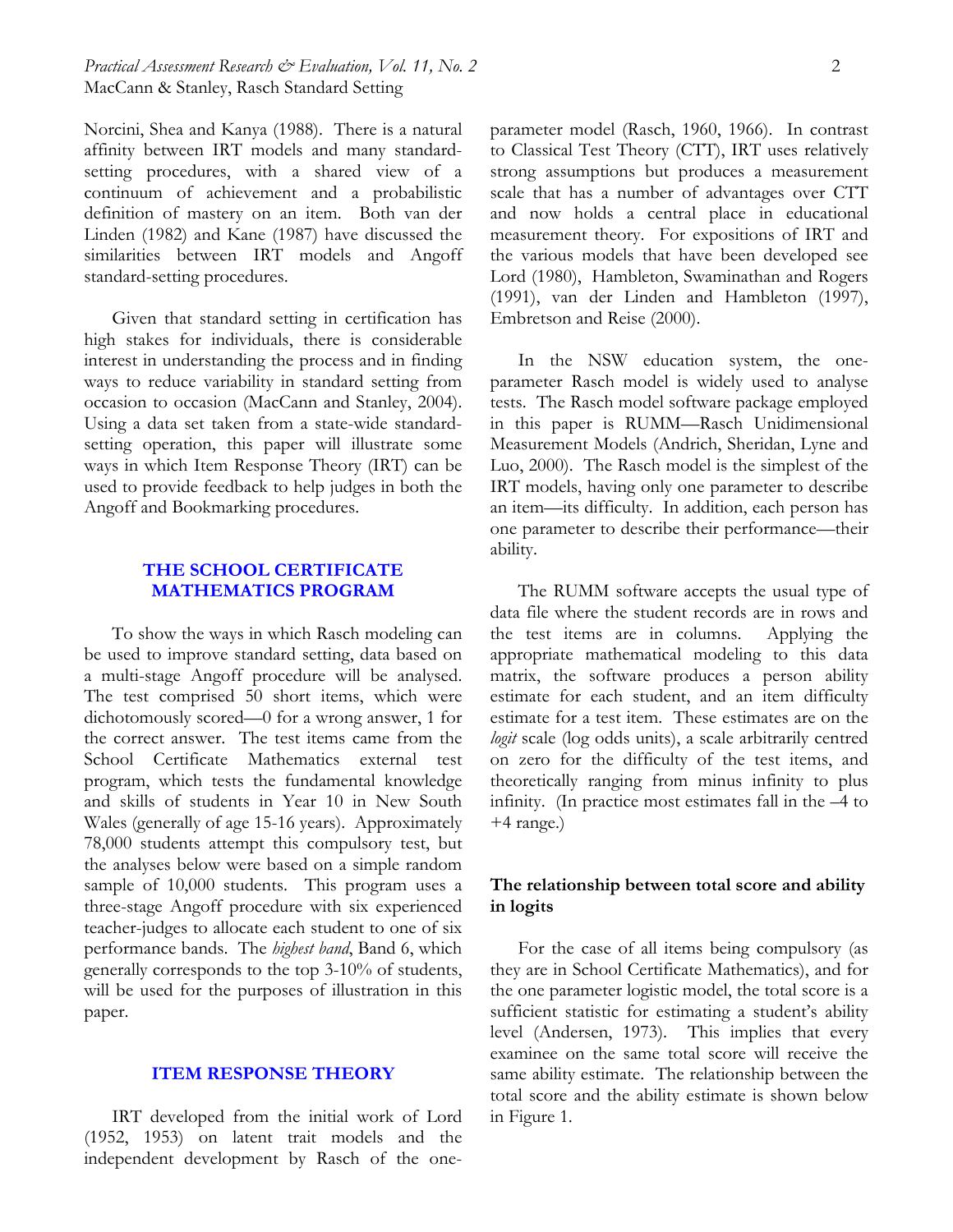

 **Figure 1: Conversion from total score to ability in logits**

A conversion table like this should be obtainable from all reputable Rasch software packages. Note that the conversion is relatively linear for a large part of the mark range, but increases sharply in the upper mark range. A few marks total score difference in the upper mark range results in a larger ability difference than would occur for the same total score difference near the middle of the distribution. Similarly, the conversion decreases sharply at the bottom of the mark range. For students scoring full marks (50), or zero marks, ability estimates are hard to justify, although some software packages give such estimates.

This conversion between total score and ability (and vice versa) is frequently used in the procedures to follow.

#### **ANGOFF PROCEDURES**

In the Angoff method, a panel of judges is assembled which is representative of the community that works with and interprets the standards. In the NSW system, this comprises six experienced teachers. For the traditional Angoff method, each judge works through the test items *independently*, estimating the probability of success on each item for the candidates under consideration. In practice, rather than express the task in terms of probabilities, the judges are usually asked to envisage a group of such candidates and to estimate the proportion of the group who would succeed on the item. This results in a series of Angoff-ratings for each judge. When these ratings are regarded as final, they are *summed* over all the items in the test to produce a *total cut score* for the judge. A final total cut score is obtained by averaging across the judges' total cut scores. This is the Angoff method in its basic state.

This basic procedure has typically evolved into a multi-staged process in most systems. Whereas the judges work independently in the first stage described above, in the later stages the judges usually collaborate and receive some form of feedback on the accuracy of their judgements. Thus, the judges usually get to modify their judgements before they become final and are summed over items and averaged across judges. In addition, material is often provided to help the judges formulate an image of the desired candidates who are proficient at the given level. For example, if the system has been in operation for some years, "Standards Packages" on CD-Rom may be made available for the judges to study. These typically contain test items from previous years showing the success rates obtained by candidates near the total cut score.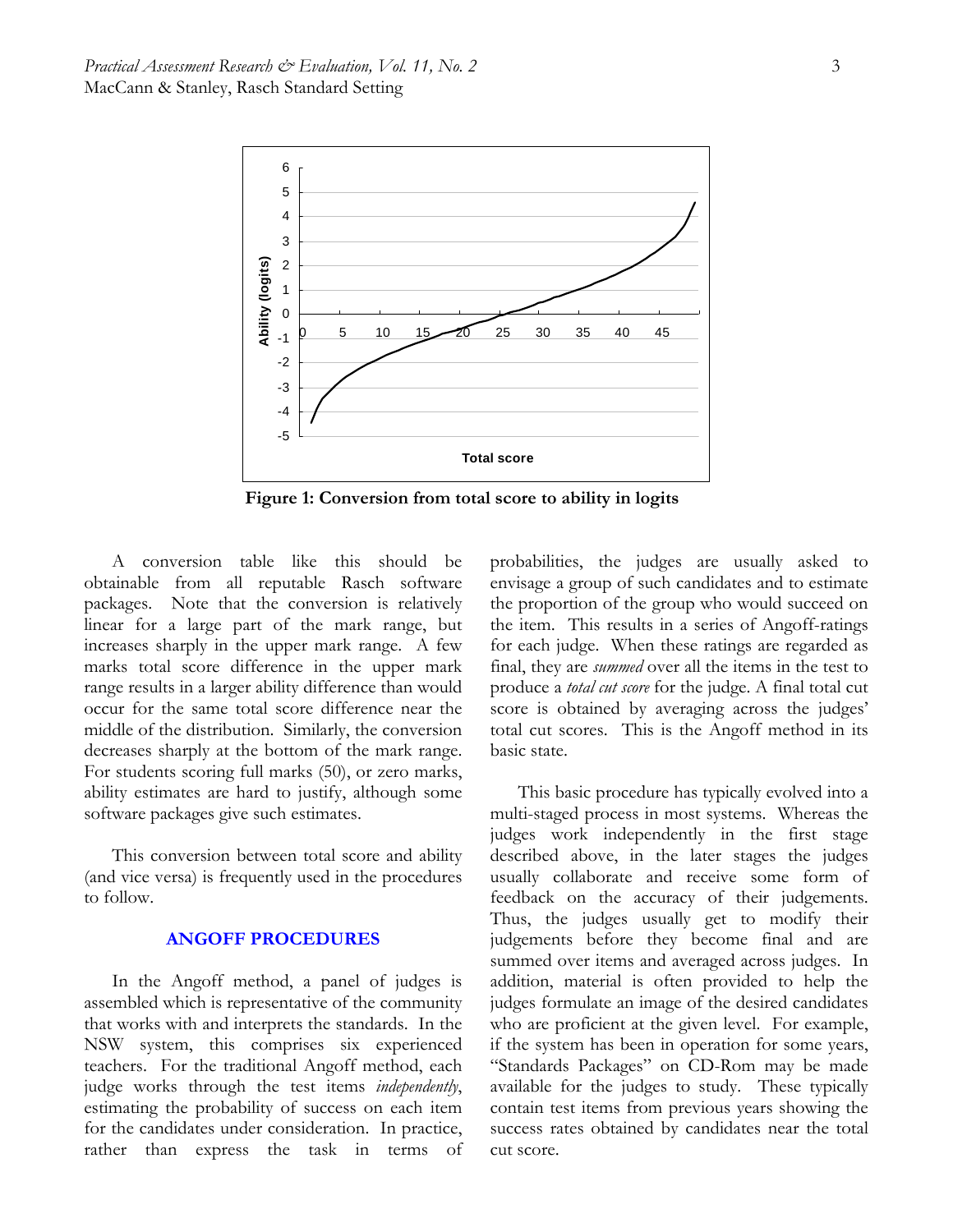In the sections below, it will be shown how Rasch modeling can assist the judges in forming and modifying their Angoff-ratings.

# **Data which assists the judges to make item probability estimates**

This section deals with the Angoff procedures and illustrates the type of information that could be given to the judges before they give Angoff probability ratings to each item. Firstly, the test is analysed via IRT to produce item difficulty estimates and person ability estimates. The relationship between a total score on the 50 items and person ability is given in Figure 1. From this figure, given a total score, an ability can be determined. Then given the person ability and the difficulty of the item, the probability of success on item *j* by person *i* is given by

$$
P_{ij} = \frac{1}{1 + e^{-(\theta_i - \beta_j)}}.
$$
 (1)

where  $\theta_i$  is the ability of person *i*, and  $\beta_j$  is the difficulty of item *j*.

(Note that there are other forms of this equation. For example, it is sometimes written

$$
P_{ij} = \frac{1}{1 + e^{-D\overline{a}(\theta'_i - \beta'_j)}},
$$

where *D* is a scaling constant,  $\overline{a}$  is a common level of discrimination for all items and their product may be termed the *scaling factor*. By letting  $\theta_i = D\overline{a}\theta'_i$  and  $\beta_i = D\overline{a}\beta'_i$ , the scaling factor is absorbed into the ability and difficulty scale to create the simpler form of Equation 1.)

From Equation 1 a table can be generated which shows how students on a particular total score would be expected to perform on each item, as in Table 1 below. This table could be provided to the judges before they attempt their Angoff ratings. To save space, it is shown here for a range of total scores surrounding the expected cut score and only for the first four items in the test. It gives the probability that students at a given score level would correctly answer the item. No probability estimates are given for a perfect score of 50 as this represents a ceiling that may distort the value of any attempted estimate.

For example, according to the IRT model, of the students scoring  $45 \left(\frac{\pi}{50}\right)$  on the total test, about 95% would be expected to be correct on Item 1, but only 72% would be expected to be correct on Item 2. In addition to providing information of students' expected performance on an item, this also provides a means of comparing the difficulty of the items at different ability levels. Clearly Item 2 is generally a much more difficult item than Item 1.

Comparing Item 1 with Item 3 gives little difference in the probability levels for students on a score of 47 (97% versus 94%), but this difference increases at lower ability levels. For example, for students on a score of 42, 92% are predicted to be correct on Item 1 but only 82% on Item 3.

In the approach considered here, Table 1 would be presented "upfront" to the judges. They would scan the Item 1 probability column and *encircle the probability* that best matched their Angoff-rating for Item 1. They would repeat this process for several items. If the encircled probabilities tended to fall on the same row, then they could stop when they were satisfied that the row reflected the standard of which they are thinking. Some judges may need only a small number of comparisons before settling on a row, while others may need to cover most of the items before then choosing the row that best fits the pattern of encircled probabilities. Once a row is tentatively chosen, the remaining items can be dealt with more quickly, as a confirmatory check, rather than performing Angoff ratings in isolation.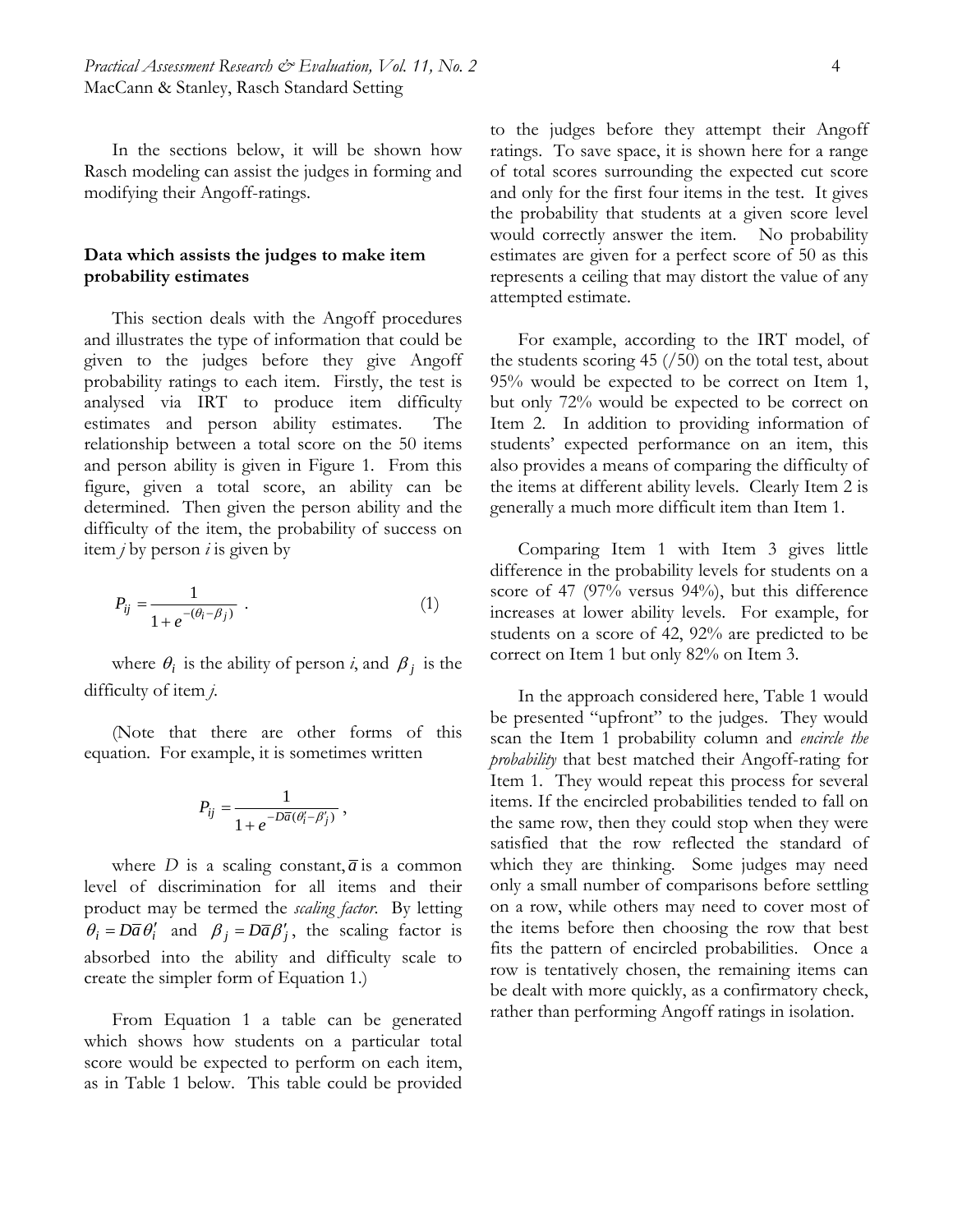|            |            | IRT probability estimates |      |           |                |  |  |
|------------|------------|---------------------------|------|-----------|----------------|--|--|
| Mark (/50) | Percentile | I1                        | I2   | <b>I3</b> | I <sub>4</sub> |  |  |
|            |            |                           |      |           |                |  |  |
| 50         | 100.0      |                           |      |           |                |  |  |
| 49         | 99.8       | 0.99                      | 0.94 | 0.98      | 0.99           |  |  |
| 48         | 99.5       | 0.98                      | 0.88 | 0.96      | 0.98           |  |  |
| 47         | 99.1       | 0.97                      | 0.83 | 0.94      | 0.97           |  |  |
| 46         | 98.3       | 0.97                      | 0.77 | 0.92      | 0.96           |  |  |
| 45         | 97.1       | 0.95                      | 0.72 | 0.90      | 0.95           |  |  |
| 44         | 95.7       | 0.94                      | 0.67 | 0.87      | 0.93           |  |  |
| 43         | 94.1       | 0.93                      | 0.62 | 0.85      | 0.92           |  |  |
| 42         | 92.3       | 0.92                      | 0.57 | 0.82      | 0.90           |  |  |
| 41         | 90.2       | 0.90                      | 0.53 | 0.79      | 0.89           |  |  |
| 40         | 88.1       | 0.89                      | 0.49 | 0.77      | 0.87           |  |  |
| 39         | 85.9       | 0.87                      | 0.45 | 0.74      | 0.85           |  |  |
| 38         | 83.5       | 0.85                      | 0.41 | 0.71      | 0.83           |  |  |
| 37         | 81.0       | 0.83                      | 0.38 | 0.68      | 0.81           |  |  |
| 36         | 78.2       | 0.82                      | 0.35 | 0.65      | 0.79           |  |  |
| 35         | 75.3       | 0.80                      | 0.32 | 0.62      | 0.77           |  |  |
| 34         | 72.8       | 0.78                      | 0.30 | 0.59      | 0.75           |  |  |
| 33         | 70.0       | 0.75                      | 0.27 | 0.56      | 0.72           |  |  |
| 32         | 67.4       | 0.73                      | 0.25 | 0.53      | 0.70           |  |  |
| 31         | 64.0       | 0.71                      | 0.23 | 0.50      | 0.68           |  |  |
| 30         | 61.2       | 0.69                      | 0.21 | 0.48      | 0.65           |  |  |

**Table 1: IRT probability estimates for students at a given mark (ability) level for the first four items**

For example, the actual (average) judges' ratings for the first four items are shaded in Table 1. It appears that even from this small amount of data, the standard desired is around a score of 42-43. Moreover, it is obvious which Angoff-ratings are aberrant, as in Item 2. This is a relatively difficult item, for which the judges have under-estimated the difficulty experienced by the Band 6 students. It is easy for the judges to see these discrepancies and to amend them. In this procedure, important data is presented "upfront" to the judges who can scan across a range of items to see the probabilities IRT has assigned and compare these probabilities with the estimates that they would have awarded. The item data is considered simultaneously and the judges can "home-in" on a *row of the table*, rather than the usual process of sequential item judgements, which can take much longer. The advantages of this process are a saving in time spent by the judges, the ease with which aberrant judgements may be spotted, and the fact that a

clearly stated model underlies the probability estimates in each row.

The item judgements can be selected in two ways. One would be for the judges to simply select the appropriate row of the table and to use the exact probabilities assigned by IRT. The second would be for the judges to select the appropriate row and to use the row to inform their probability estimates, but to enter their own probabilities that could differ from the IRT ones. The rationale for this would be that the IRT analysis is based on a model that is an approximation to reality and that the judges may prefer to rely on their experience of the past performance of similar students.

In addition to the IRT probabilities, normative data could be given—the percentile rank corresponding to each score level. For example students scoring 45 are at percentile 97.1 in the student population and about 95% of them would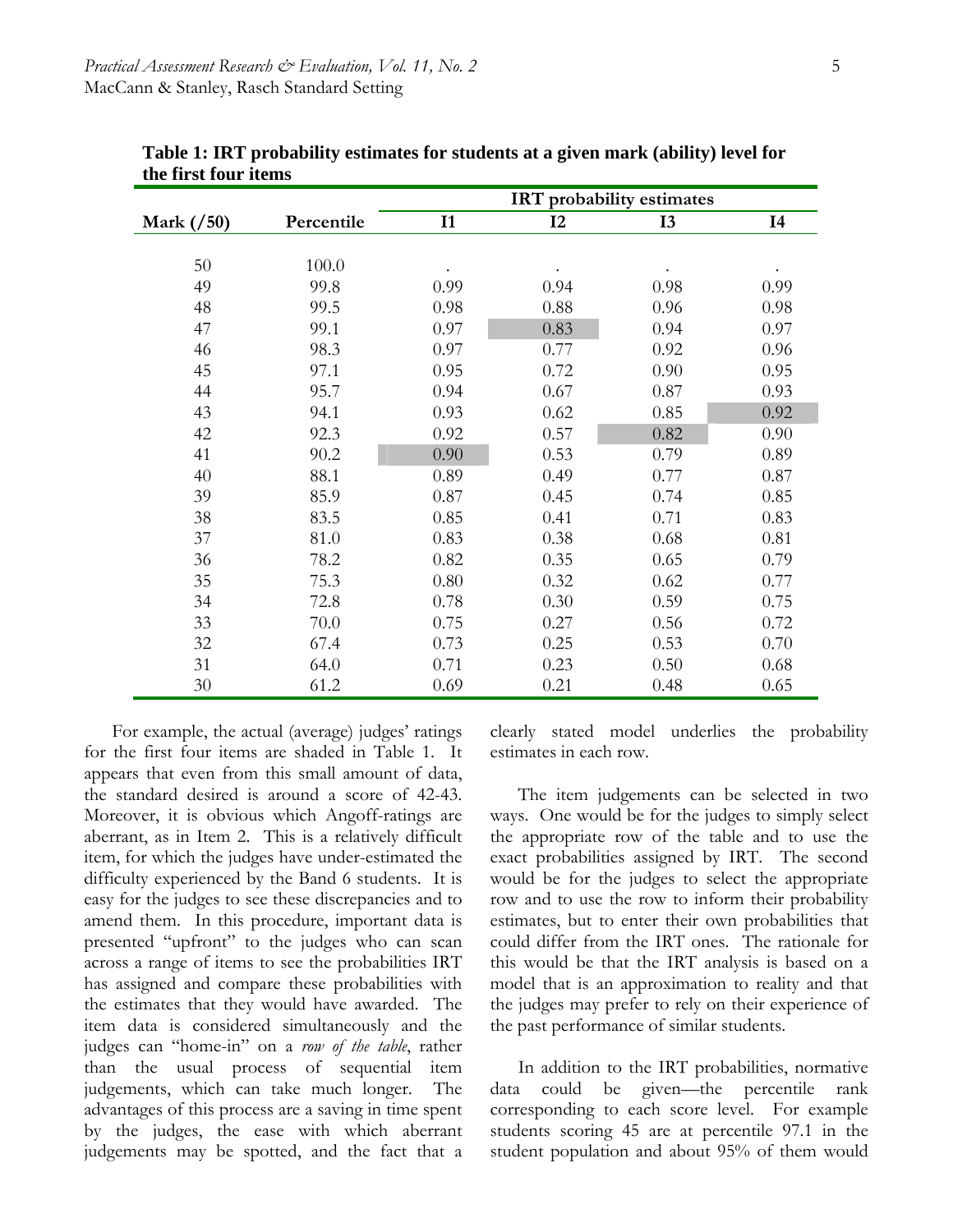be expected to be correct on Q1 but only 72% on Q2, according to the IRT model. Such a table could be presented without the column giving the percentile rank. Reid (1991) has argued that the use of normative data in standards-setting needs to be carefully handled. Once the judges see the normative data, it may prove to be a dominant factor that biases the item judgements. On the other hand, Wiliam (1996) points out the danger that test-centered standards-setting procedures may lose touch with what students can actually do, resulting in set standards that are quite difficult to achieve.

# **The total cut score equivalents of each item judgement**

In this section, the judges have Angoff-rated each item but have not yet summed the items to get a total cut score. Here feedback is given on the equivalent total cut score for each item. When the judges estimate a probability of success for an item, they are, in effect, setting an ability level. The item has a known *difficulty* level obtained from the IRT analysis and the judges are estimating a probability of success for cut score level type students. The estimated ability of the students at this cut score level is obtained by rearranging Equation 1 so that the person ability is a function of the probability of success on the item, giving:

$$
\theta_i = \beta_j - \ln\left(\frac{1 - P_{ij}}{P_{ij}}\right). \tag{2}
$$

where ln is the natural logarithm (logarithm to the base *e*).

The person ability is then converted to an equivalent total score on the test by using a conversion table similar to that graphed in Figure 1. For example, an ability of 2 logits translates to an expected total score of 41.4. This allows the generation of Table 2 below, which shows the expected total cut scores for the first 25 items.

Table 2 gives an item-by-item estimate of the total cut score. Instead of a single total cut score estimate based on an Angoff summing of item cut scores, there is a total cut score based on every item rating. Figure 2 below gives a boxplot of the estimated total cut scores from all 50 items. It shows that there is a wide range of estimates from 49 to 37  $\left(\frac{50}{10}\right)$ , but the middle 50% of estimates lie between 45.5 and 40.5 approximately.

The data in Figure 2 may be instructive to the judges in several ways. Firstly, it indicates that an Angoff rating on a *single item* may give a wildly inappropriate result. Secondly, it gives a vivid way of indicating item estimates that seem to be anomalous. Thirdly, it indicates that there is a distribution of total cut score estimates and this suggests that there may be alternative methods of obtaining a final total cut score other than using the standard Angoff procedure of summing the item cut scores. The judges may reflect on this distribution of estimated total cut scores and choose an appropriate statistic. For example, in principle they could select the median of this set of scores, or some other measure, such as the 25th percentile, as reflecting the desired standard.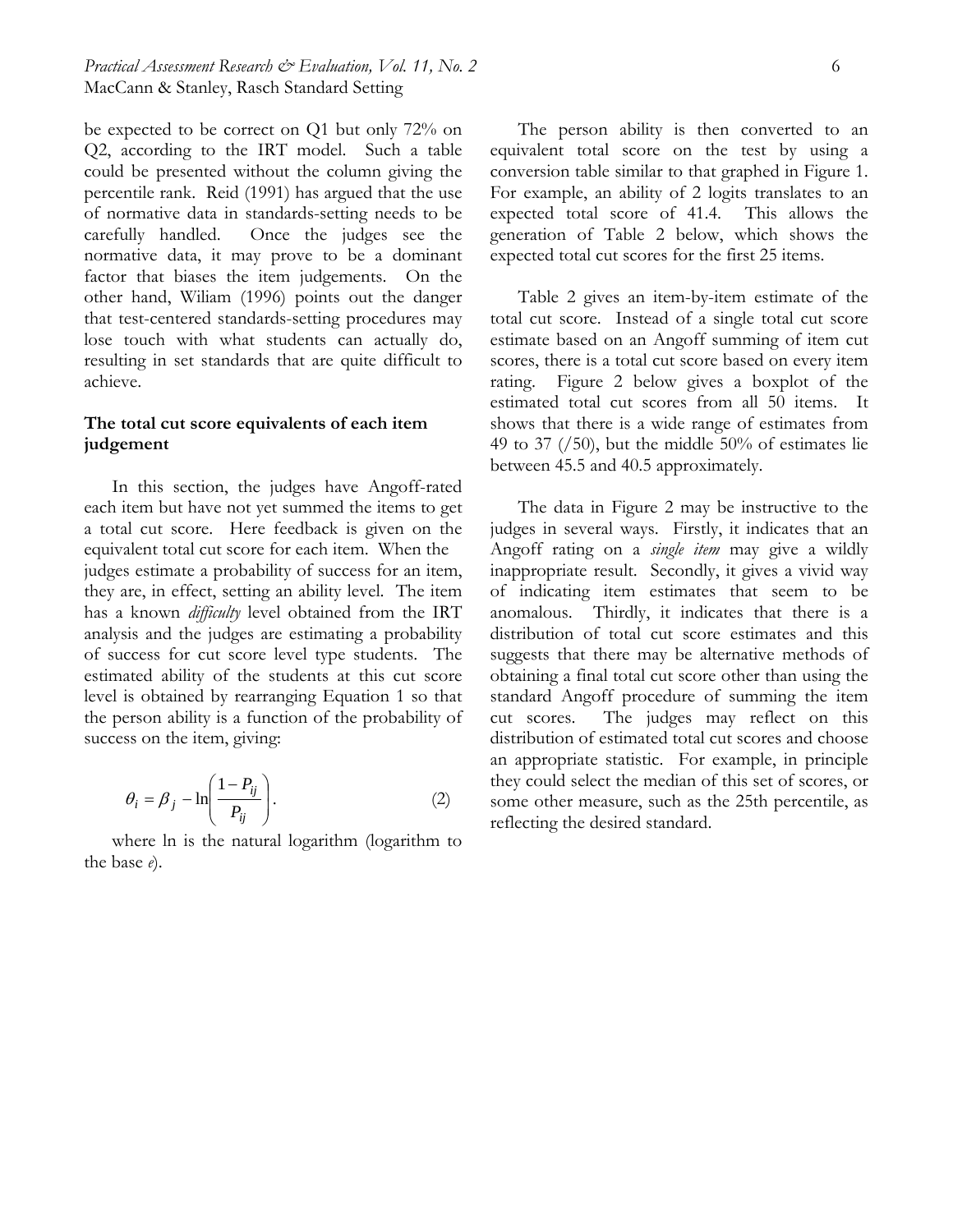# *Practical Assessment Research & Evaluation, Vol. 11, No. 2* 7 MacCann & Stanley, Rasch Standard Setting

| Item           | Judges' Angoff | <b>IRT</b> ability | Corresponding   |
|----------------|----------------|--------------------|-----------------|
|                | rating         | matching           | total cut score |
|                |                | Angoff rating      |                 |
| $\mathbf{1}$   | 0.91           | 2.005              | 41.4            |
| $\overline{c}$ | 0.82           | 3.315              | 46.8            |
| $\overline{3}$ | 0.83           | 2.133              | 42.1            |
| $\overline{4}$ | 0.92           | 2.329              | 43.1            |
| 5              | 0.98           | 2.731              | 44.9            |
| 6              | 0.64           | 2.863              | 45.4            |
| 7              | 0.76           | 1.902              | 40.8            |
| 8              | 0.87           | 1.523              | 38.4            |
| 9              | 0.83           | 2.750              | 45.0            |
| 10             | 0.99           | 4.268              | 48.6            |
| 11             | 0.73           | 3.243              | 46.6            |
| 12             | 0.85           | 3.437              | 47.1            |
| 13             | 0.85           | 2.742              | 45.0            |
| 14             | 0.91           | 1.606              | 38.9            |
| 15             | 0.87           | 2.644              | 44.6            |
| 16             | 0.90           | 4.639              | 49.0            |
| 17             | 0.73           | 2.573              | 44.3            |
| 18             | 0.78           | 3.351              | 46.9            |
| 19             | 0.99           | 3.490              | 47.3            |
| 20             | 0.98           | 3.340              | 46.9            |
| 21             | 0.94           | 1.593              | 38.9            |
| 22             | 0.99           | 1.963              | 41.2            |
| 23             | 0.96           | 2.278              | 42.9            |
| 24             | 0.98           | 3.342              | 46.9            |
| 25             | 0.97           | 2.182              | 42.4            |

**Table 2: A total cut score estimate based on each item** 

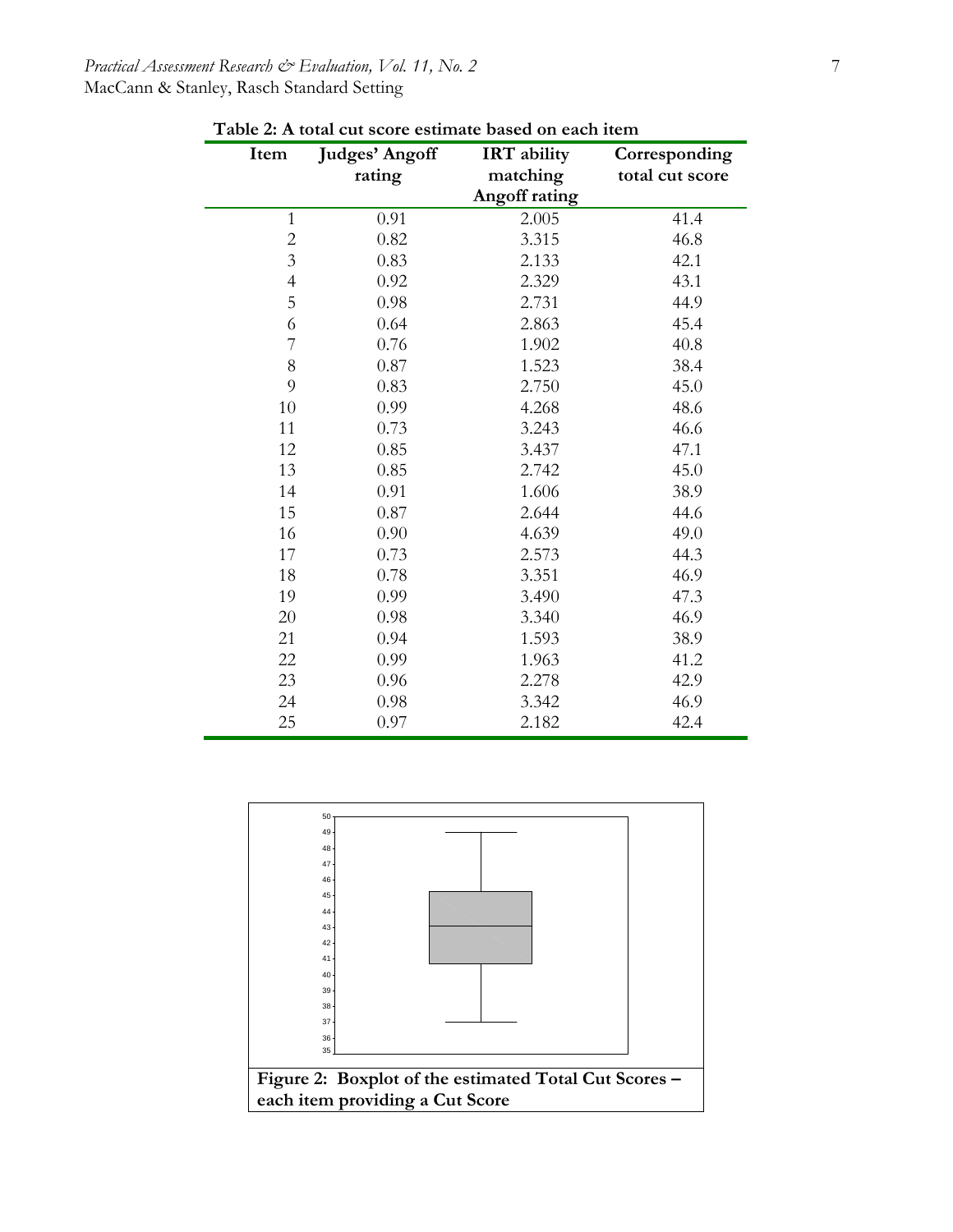# **Feedback to the judges on the accuracy of their probability ratings**

In the standard Angoff procedure, the item cut scores are summed to give a total cut score. This total cut score can be converted into a person ability measure via a conversion table, as shown in Figure 1. In addition, an item difficulty estimate in logits is available for each item from the IRT analysis.

Then Equation 1 can be used to estimate the probability of success on each item and compare it with the judges' estimated probability of success (the Angoff rating). This is shown in Table 3 below for the first 30 items.

Such a table can be presented in item order (as shown) above or sorted in order of the discrepancy between the IRT probability and the judges' probability. The latter would clearly show the judges the items where their judgements were most discrepant from the results of the IRT model. Most Angoff procedures in recent times are multi-stage. This statistical feedback would give the judges a chance to rethink some of their ratings in the second stage. For example, Item 16 (shaded in the table) is a very difficult item according to the IRT analysis, with a difficulty rating of 2.44 logits. The predicted IRT probability of success was only 0.55 for the Band 6 marginal students on this item. However, the judges expected the high-level Band 6 students to perform well on the item, with an average probability of success rating of 0.90. This discrepancy is an indicator to the judges to closely re-examine this item and attempt to determine why it proved to be so difficult in general, and to the high ability Band 6 group, and to adjust their ratings accordingly.

#### **BOOKMARKING PROCEDURES**

A newer method of standard setting which does not involve item by item judgements is the Bookmark method (Mitzel et al, 2001). In this procedure the test is analysed by IRT to produce item difficulty estimates and person ability

estimates. A criterion probability is then set such that, *for students conceived to be at the marginal cut score level*, two-thirds of the group would be expected to succeed on the item. The task of the judges is to search through the test for this item—the one with a probability of success of 0.667 for students at the cut score. This probability is termed the *response probability* (*RP*) and is commonly set at two-thirds (Reckase, 2000; Mitzel et al., 2001; Buckendahl, Smith, Impara and Plake, 2002).

A second important concept is the *bookmark difficulty location* (*BDL*). Given the difficulty of an item in logits and the response probability, one can determine the *ability level* required for a probability of success on an item *equal to the response probability*. This ability level is the *BDL*. Note that although this measure is called a difficulty location, it is defined as an ability level (the ability and difficulty being measured on the same scale).

The *BDL* is calculated for each item, and is used to rank the items in order in a booklet starting from the lowest *BDL* (corresponding to easy items) to the highest *BDL* (corresponding to difficult items).

To calculate the *BDL* for the Rasch model, Equation 2 is used. Substituting the response probability (*RP*) gives the *BDL* for a particular item:

$$
BDL_j = \beta_j - \ln\left(\frac{1 - RP}{RP}\right). \tag{3}
$$

That is  $BDL_i = \beta_i + constant$ .

For example, for a response probability of twothirds, putting  $RP = 2/3$  in Equation 3 gives

$$
BDL_j = \beta_j + 0.69315.
$$

However, other response probabilities can be used. Wang (2003) advocates a response probability of 0.5 which (substituting *RP* = 0.5 into Equation 3) gives

$$
BDL_j = \beta_j \,, \tag{4}
$$

with a constant of zero.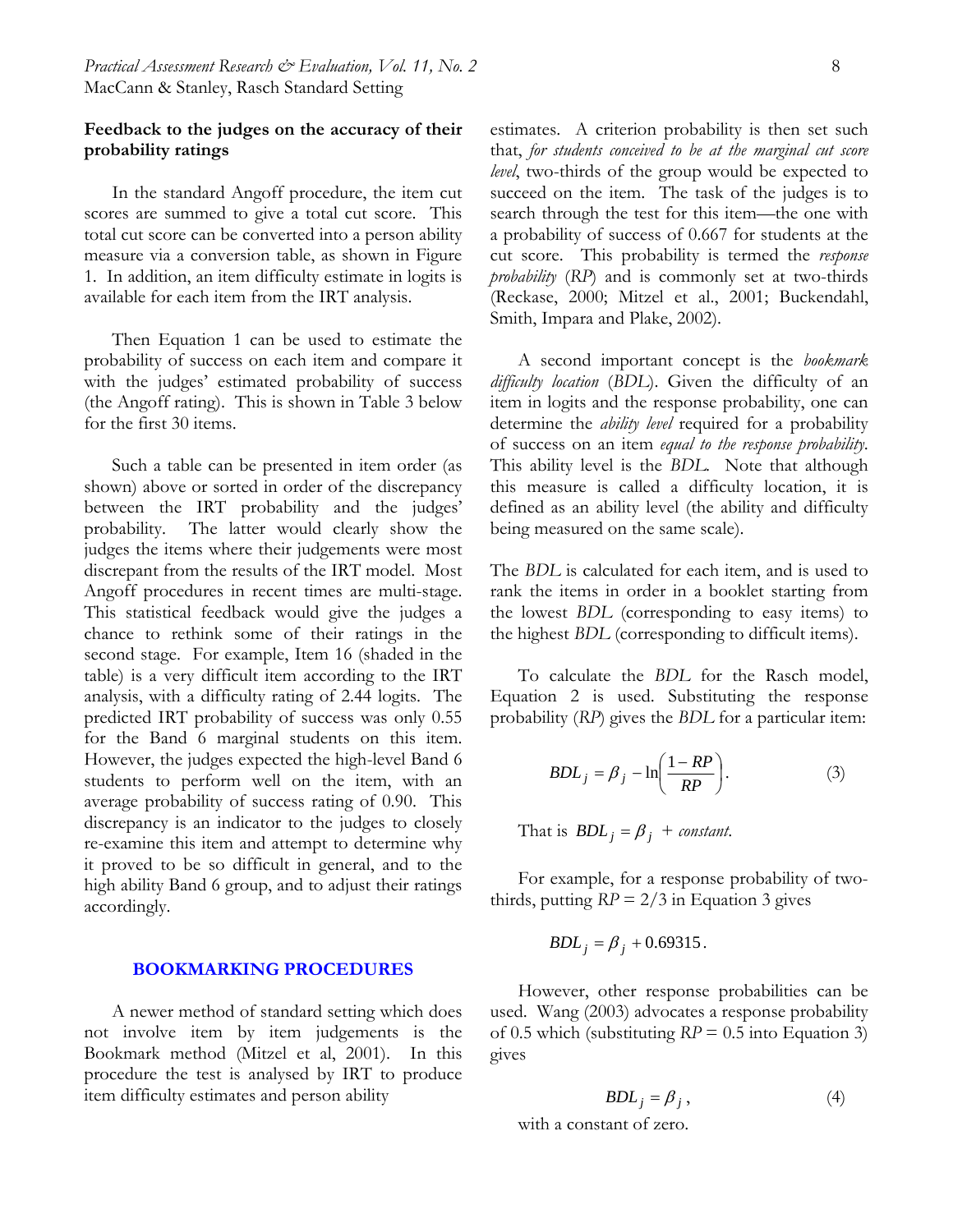|                |            | Probability of being correct for ability at the |                     |                   |  |  |  |
|----------------|------------|-------------------------------------------------|---------------------|-------------------|--|--|--|
|                |            |                                                 | cut score           |                   |  |  |  |
| Item           | IRT item   | Judges'                                         | <b>IRT</b> estimate | <b>Difference</b> |  |  |  |
|                | difficulty | estimate                                        |                     |                   |  |  |  |
|                |            |                                                 |                     |                   |  |  |  |
| $\mathbf{1}$   | $-0.288$   | 0.91                                            | 0.95                | $-0.040$          |  |  |  |
| $\overline{2}$ | 1.821      | 0.82                                            | 0.69                | 0.125             |  |  |  |
| $\overline{3}$ | 0.582      | 0.83                                            | 0.89                | $-0.061$          |  |  |  |
| $\overline{4}$ | $-0.136$   | 0.92                                            | 0.94                | $-0.019$          |  |  |  |
| 5              | $-1.161$   | 0.98                                            | 0.98                | 0.002             |  |  |  |
| 6              | 2.280      | 0.64                                            | 0.59                | 0.055             |  |  |  |
| $\overline{7}$ | 0.758      | 0.76                                            | 0.87                | $-0.108$          |  |  |  |
| 8              | $-0.349$   | 0.87                                            | 0.95                | $-0.085$          |  |  |  |
| 9              | 1.141      | 0.83                                            | 0.82                | 0.018             |  |  |  |
| 10             | $-0.327$   | 0.99                                            | 0.95                | 0.039             |  |  |  |
| 11             | 2.231      | 0.73                                            | 0.60                | 0.135             |  |  |  |
| 12             | 1.702      | 0.85                                            | 0.72                | 0.134             |  |  |  |
| 13             | 1.007      | 0.85                                            | 0.84                | 0.015             |  |  |  |
| 14             | $-0.687$   | 0.91                                            | 0.96                | $-0.057$          |  |  |  |
| 15             | 0.772      | 0.87                                            | 0.86                | 0.002             |  |  |  |
| 16             | 2.442      | 0.90                                            | 0.55                | 0.353             |  |  |  |
| 17             | 1.561      | 0.73                                            | 0.74                | $-0.011$          |  |  |  |
| 18             | 2.066      | 0.78                                            | 0.64                | 0.146             |  |  |  |
| 19             | $-1.105$   | 0.99                                            | 0.98                | 0.013             |  |  |  |
| 20             | $-0.324$   | 0.98                                            | 0.95                | 0.025             |  |  |  |
| 21             | $-1.188$   | 0.94                                            | 0.98                | $-0.037$          |  |  |  |
| 22             | $-2.632$   | 0.99                                            | 0.99                | $-0.005$          |  |  |  |
| 23             | $-0.857$   | 0.96                                            | 0.97                | $-0.012$          |  |  |  |
| 24             | $-0.468$   | 0.98                                            | 0.96                | 0.022             |  |  |  |
| 25             | $-1.185$   | 0.97                                            | 0.98                | $-0.012$          |  |  |  |
| 26             | 1.630      | 0.85                                            | 0.73                | 0.119             |  |  |  |
| 27             | $-0.338$   | 0.87                                            | 0.95                | $-0.084$          |  |  |  |
| 28             | $-0.178$   | 0.88                                            | 0.94                | $-0.060$          |  |  |  |
| 29             | $-0.537$   | 0.93                                            | 0.96                | $-0.026$          |  |  |  |
| 30             | $-0.861$   | 0.92                                            | 0.97                | $-0.054$          |  |  |  |

| Table 3: Comparison of Judges' and IRT probability estimates |  |  |  |  |  |  |  |  |  |  |  |  |  |  |  |  |
|--------------------------------------------------------------|--|--|--|--|--|--|--|--|--|--|--|--|--|--|--|--|
|--------------------------------------------------------------|--|--|--|--|--|--|--|--|--|--|--|--|--|--|--|--|

In the one parameter (Rasch) model, as the *BDL* is equal to the item difficulty plus a constant, *it will rank the items in the same order as the item difficulty*. (With a response probability of 0.5, the *BDL* is exactly equal to the item difficulty.) For other IRT models, the *BDL* will not necessarily rank the items in the same order as the item difficulty.

To see why this is the case, consider a 2 parameter IRT model where differing levels of item discrimination are modeled. Consider the item characteristic curves of two items with the *same difficulty value* but with different discrimination values. Suppose that a two-thirds probability of success on the item with the higher discrimination (steeper slope) is reached at an ability to the right of where the two curves cross. Then on the item with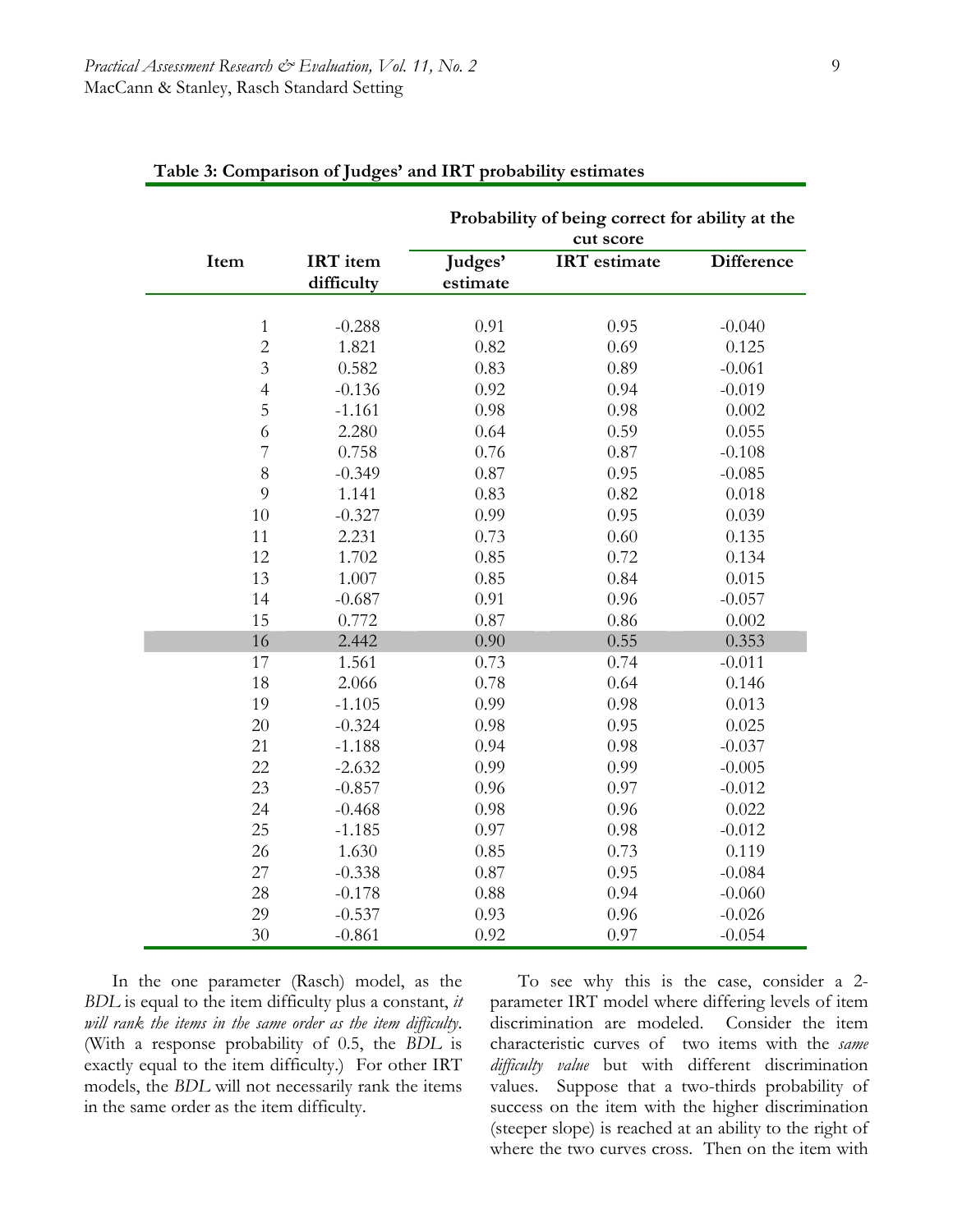the relatively shallow slope (lower discrimination), one must move further to the right along the ability scale before a two-thirds probability of success is obtained. Thus, this item would have a higher *BDL* than the more discriminating item, even though the two items had equal difficulty values.

High ability students would tend to find the less discriminating item more difficult than the other item, while low ability students would tend to find the less discriminating item easier than the other item.

#### **Booklet of sorted items**

A *BDL* value is calculated for every item and the items are sorted in ascending order by this measure and printed in a booklet. Judges work through the booklet until they come to an item in which they consider the marginal candidates would have a two-thirds probability of success. An example of part of such a booklet is shown below in Figure 3. In addition to the sorted items, other information could also be provided to the judges, depending on the philosophies of the standardsetting organisation.

For example, the judges could be supplied with the *proportion correct* of the total candidature on the item as an easily understood indicator of the item's easiness. This norm-referenced data is often useful to the judges. However, although there is usually a close inverse relationship between an item's proportion correct and the *BDL* they will not necessarily arrange the items in the same order. In addition, one could supply the *estimated total cut score* that would correspond to the marginal candidate ability. Systems which stress the criterionreferenced nature of the standards-setting may wish to omit the proportion correct and the estimated total cut score so that the judges' decisions are based solely on their mental image of the marginal candidates and their experience of how such students would typically perform on such an item.

In Figure 3, a judge has placed the bookmark between Item 9 and Item 17. This reflects the judgement that on Item 9, the target marginal students would be expected to succeed with greater than two-thirds probability. However on Item 17,

the marginal students would be expected to succeed with two-thirds or less probability.

Table 4 shows a subset of the items in ascending order of *BDL*, based on the response probability of two-thirds. As noted before, there are some minor inconsistencies between the proportion correct and the *BDL* (the latter giving the same order as the IRT difficulty)—for example, Item 2 is slightly more difficult than Item 49 according to the IRT difficulties, but 23% of the candidature were correct on Item 2 compared to 22% on Item 49. The corresponding total cut score is obtained from the *BDL* by using the conversion table shown in Figure 1.

In practice, each judge would place a bookmark *independently* in the first stage of the standard setting. Then usually there would be consultation between judges and an opportunity to change the bookmark position for each judge. To obtain a single bookmark position and total cut score, the *BDL*s just above each judge's bookmark are averaged across judges, and this average (in logits) is then converted to a total cut score by the Figure 1 conversion table.

#### **Item Mapping**

A variant of the bookmarking procedure is called item mapping, in which a histogram visual display is used to present the data in a more compact format. As presented by Wang (2003), this technique uses the one parameter (Rasch) model, using the *item difficulties* to order the items, with a response probability of 0.5. This use of the Rasch model with an *RP* of 0.5 simplifies matters conceptually as it removes any need for the concept of the *BDL*. In this case the *BDL*s are equal to the item difficulties (see Equation 4), so the whole process can be explained to the judges in terms of the item difficulties.

This procedure uses the item difficulty data from Table 4, but instead of presenting it as a table, it is presented as a histogram. A linear transformation is applied to the item difficulties to transform them into an arbitrary scale, but one that seems more meaningful to the judges than the logit scale. At the same time this transformation is used to coarsen the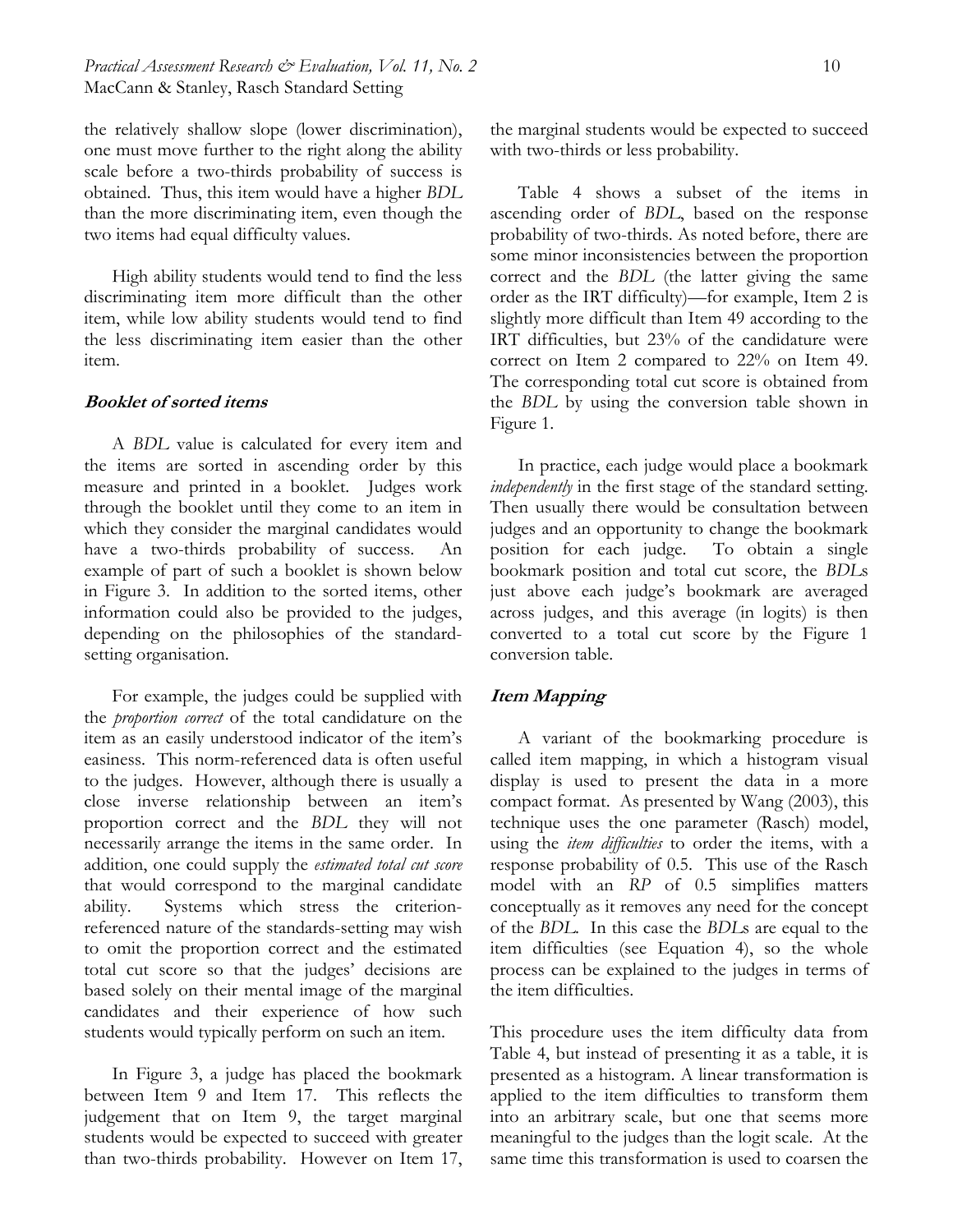# *Practical Assessment Research & Evaluation, Vol. 11, No. 2* 11 MacCann & Stanley, Rasch Standard Setting

scale by clumping some adjacent item difficulties into the one value, so that the histogram fits onto a single page. For example, the item difficulties presented in Table 4 were first multiplied by 4, and then 40 was added to this product. The resulting transformed difficulties were then rounded to the nearest integer. They are then plotted as a histogram as shown in Figure 4, with the height of the columns being the number of test items on the rounded difficulty value, and with the item ID numbers being shown in each column.

The judges are able to scan the columns of the histogram, noting the items in each column, and *determine the column where the marginal band candidates are considered to have a 50:50 chance of being correct on such items (RP=0.5)*. Once a judge has tentatively placed a bookmark, this sets an ability level. Given this ability level, the probability of success of the marginal band candidates on nearby items can be found from Equation 1 and given to the judge as additional information to help confirm the judgement.

This procedure requires that the judges be familiar with the items, so that a booklet that sorted the items in IRT difficulty order, as in Figure 3, would still seem a desirable requirement. With items of similar difficulty printed next to each other in the booklet, the judges would not have to turn pages of the test to locate items that appear together in the one histogram column.

Can the item mapping procedure be used with response probabilities other than 0.5? It can, but the explanation of the process to the judges is more complicated with *BDL*s being used instead of item difficulties. Instead of linearly transforming the item difficulties, it is the *BDL*s that are transformed. For example in Table 4, a *BDL* column corresponding to a response probability of twothirds is given, immediately to the right of the item difficulties column. These *BDL* values can be linearly transformed and presented as a histogram similar to that in Figure 4. The judges then attempt to find the column where the probability of success on the items in the column is two-thirds for the marginal band candidates.

#### **CONCLUSIONS**

This paper has indicated four ways in which IRT could be used to improve standard setting. The first three methods are consistent with an Angoff multi-staged approach while the last method and a variant use the bookmarking technique. In each case, some useful norm-referenced data has been added to the IRT data. Whether or not this additional data is acceptable in some educational systems may depend on the extent to which standards are emphasised independently of performance. Such educational systems may wish to suppress this norm-referenced data, or to introduce it at a different stage. For these methods to be of use, it is important that a representative sample of student data is available at the time when judging is taking place. In systems where time pressure in reporting results is an issue, these procedures may not be practicable.

The first method is used to provide data before the judges make (or endorse) Angoff item probability estimates. Before a single judgement has been made, the judges are supplied with a table showing all the total scores and, for each score, the probability of success on every item for the candidates gaining that score. In this technique, the judges are forming a mental image of the marginal candidates and are focusing on *rows* of data, which seem to reflect the item probability estimates that such a group would be expected to obtain. This has several appealing features. It is probably quicker than the normal item by item Angoff ratings. It demonstrates the differences in item difficulty (as shown by the differences in probability of success) at different points of the scale. It provides IRT probabilities of success based on a clearly stated model, rather than judges estimates, which can be quite fallible. For evidence of the possible inaccuracy of such estimates see Bejar, 1983; Mills and Mellican, 1988; Shepard, 1995; Goodwin, 1999. At the same time, if the educational system is such that it prefers to leave the final decision on the probability estimates to the judges, the data provided may be used to inform the judges' decisions rather that dictate it. The judges would then use the data as a guide in submitting their own probability estimates.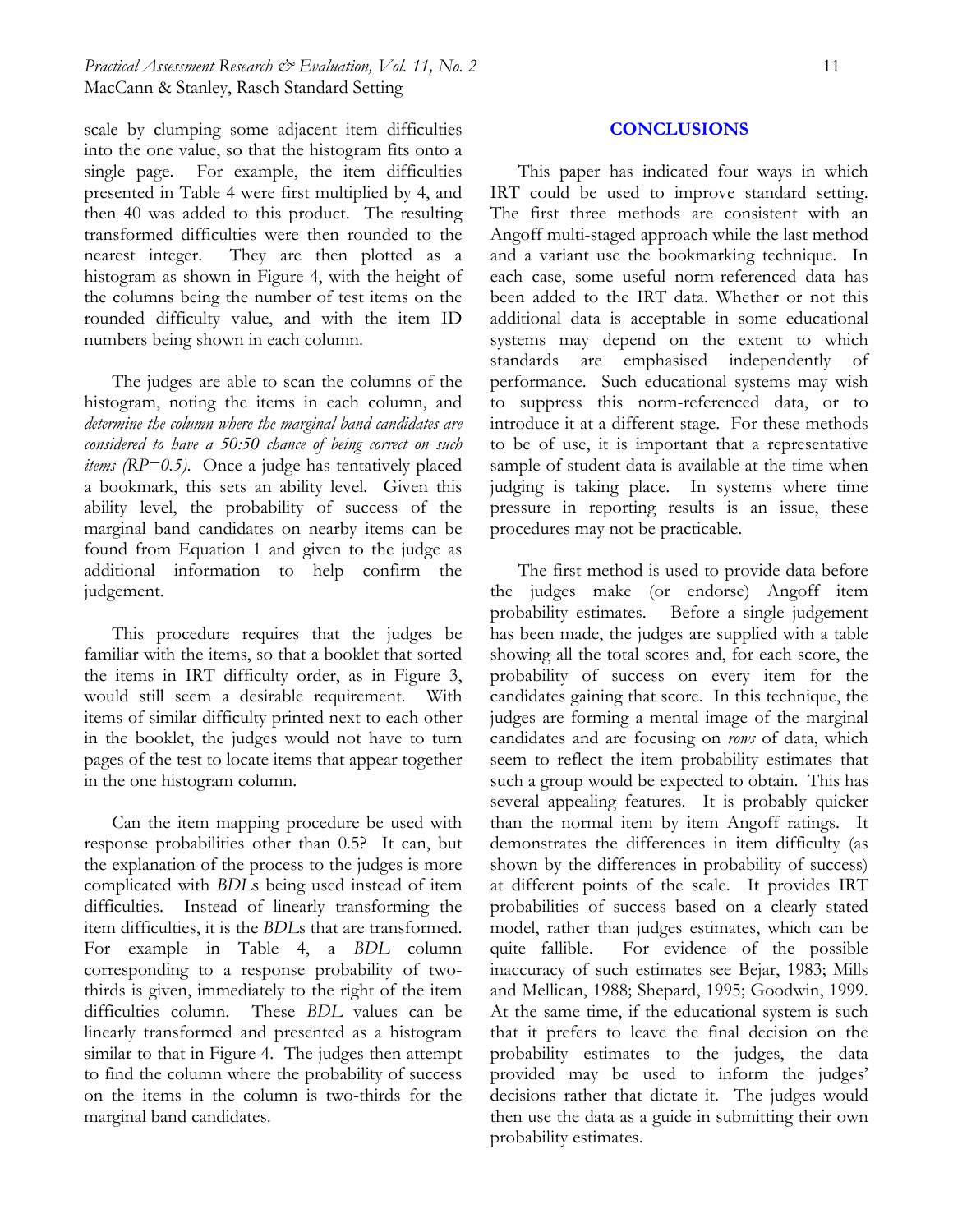

Figure 3 : Example layout of items arranged in order of ability at which P=0.667 and the selection **of a bookmark**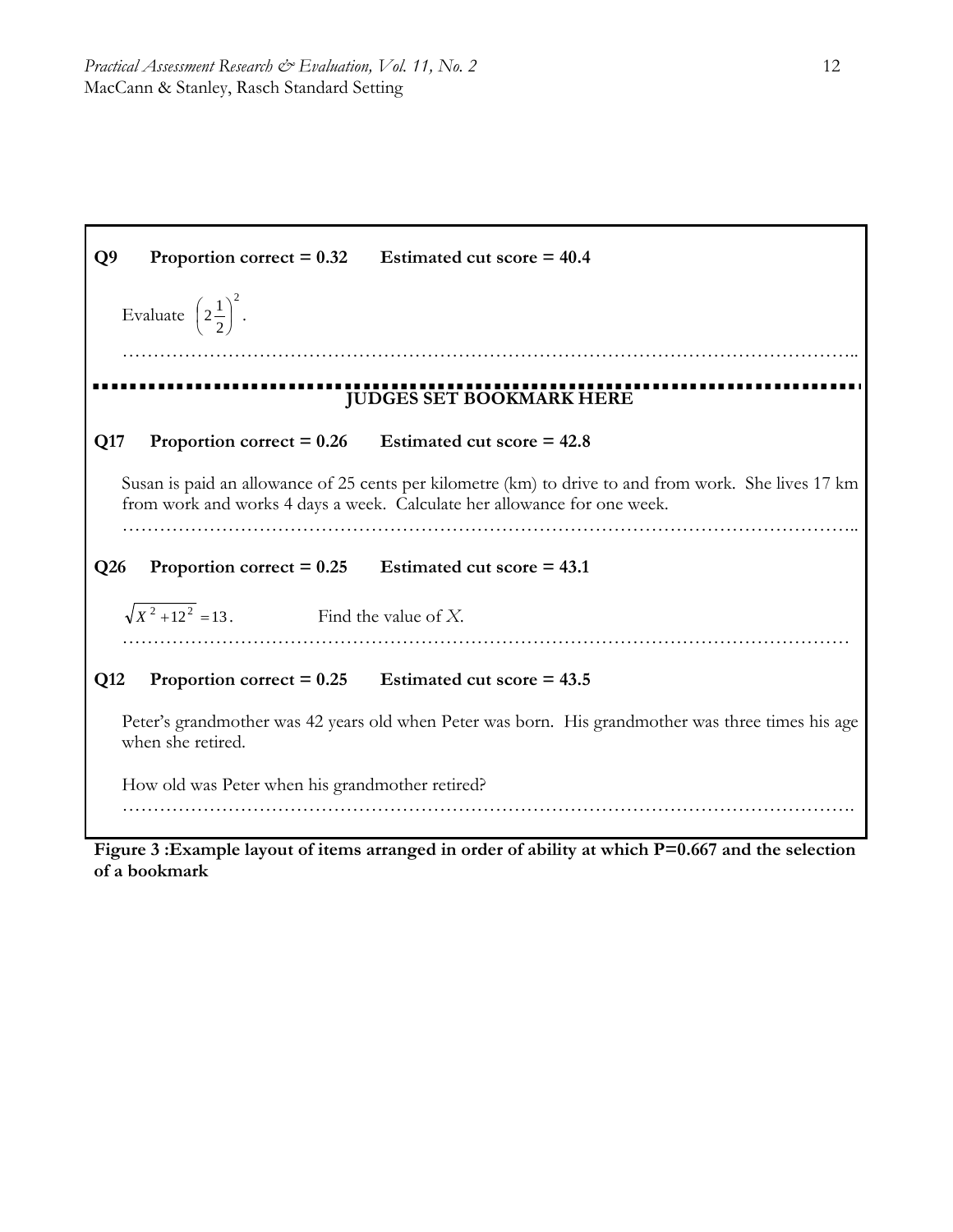| Item           | Proportion | IRT item   | <b>BDL</b> value | Corresponding          |
|----------------|------------|------------|------------------|------------------------|
|                | correct    | difficulty | $(RP = 0.667)$   | <b>Total Cut Score</b> |
| 30             | 0.70       | $-0.861$   | $-0.168$         | 23.8                   |
| 23             | 0.70       | $-0.857$   | $-0.164$         | 23.8                   |
| 38             | $0.68\,$   | $-0.767$   | $-0.074$         | 24.7                   |
| 14             | 0.67       | $-0.687$   | 0.006            | 25.5                   |
| 29             | 0.65       | $-0.537$   | 0.156            | 26.9                   |
| 45             | 0.63       | $-0.494$   | 0.199            | 27.3                   |
| 24             | 0.63       | $-0.468$   | 0.225            | 27.5                   |
| $8\,$          | 0.61       | $-0.349$   | 0.344            | 28.7                   |
| 27             | 0.60       | $-0.338$   | 0.355            | 28.8                   |
| 10             | 0.60       | $-0.327$   | 0.366            | 28.9                   |
| 20             | 0.60       | $-0.324$   | 0.369            | 28.9                   |
| $\mathbf{1}$   | 0.59       | $-0.288$   | 0.405            | 29.2                   |
| 43             | 0.58       | $-0.244$   | 0.449            | 29.6                   |
| 28             | 0.57       | $-0.178$   | 0.515            | 30.2                   |
| $\overline{4}$ | 0.57       | $-0.136$   | 0.557            | 30.6                   |
| 35             | 0.56       | $-0.114$   | 0.579            | 30.8                   |
| 48             | 0.55       | $-0.064$   | 0.629            | 31.2                   |
| 37             | 0.54       | 0.008      | 0.701            | 31.9                   |
| 40             | 0.53       | 0.043      | 0.736            | 32.2                   |
| 46             | 0.47       | 0.323      | 1.016            | 34.5                   |
| 44             | 0.46       | 0.384      | 1.077            | 35.0                   |
| $\sqrt{3}$     | 0.43       | 0.582      | 1.275            | 36.6                   |
| $\overline{7}$ | 0.40       | 0.758      | 1.451            | 37.9                   |
| 15             | 0.39       | 0.772      | 1.465            | 38.0                   |
| 39             | 0.36       | 0.897      | 1.590            | 38.8                   |
| 13             | 0.34       | 1.007      | 1.700            | 39.6                   |
| 33             | 0.34       | 1.029      | 1.722            | 39.7                   |
| $\overline{9}$ | 0.32       | 1.141      | 1.834            | 40.4                   |
| 17             | 0.26       | 1.561      | 2.254            | 42.8                   |
| 26             | 0.25       | 1.630      | 2.323            | 43.1                   |
| 12             | 0.25       | 1.702      | 2.395            | 43.5                   |
| 49             | 0.22       | 1.803      | 2.496            | 43.9                   |
| $\sqrt{2}$     | 0.23       | 1.821      | 2.514            | 44.0                   |
| 18             | 0.19       | 2.066      | 2.759            | 45.0                   |
| 11             | 0.19       | 2.231      | 2.924            | 45.6                   |
| 6              | 0.16       | 2.280      | 2.973            | 45.8                   |
| 16             | 0.17       | 2.442      | 3.135            | 46.3                   |

**Table 4: A subset of the items arranged in BDL order (RP=0.667) and showing estimated Total Cut Scores**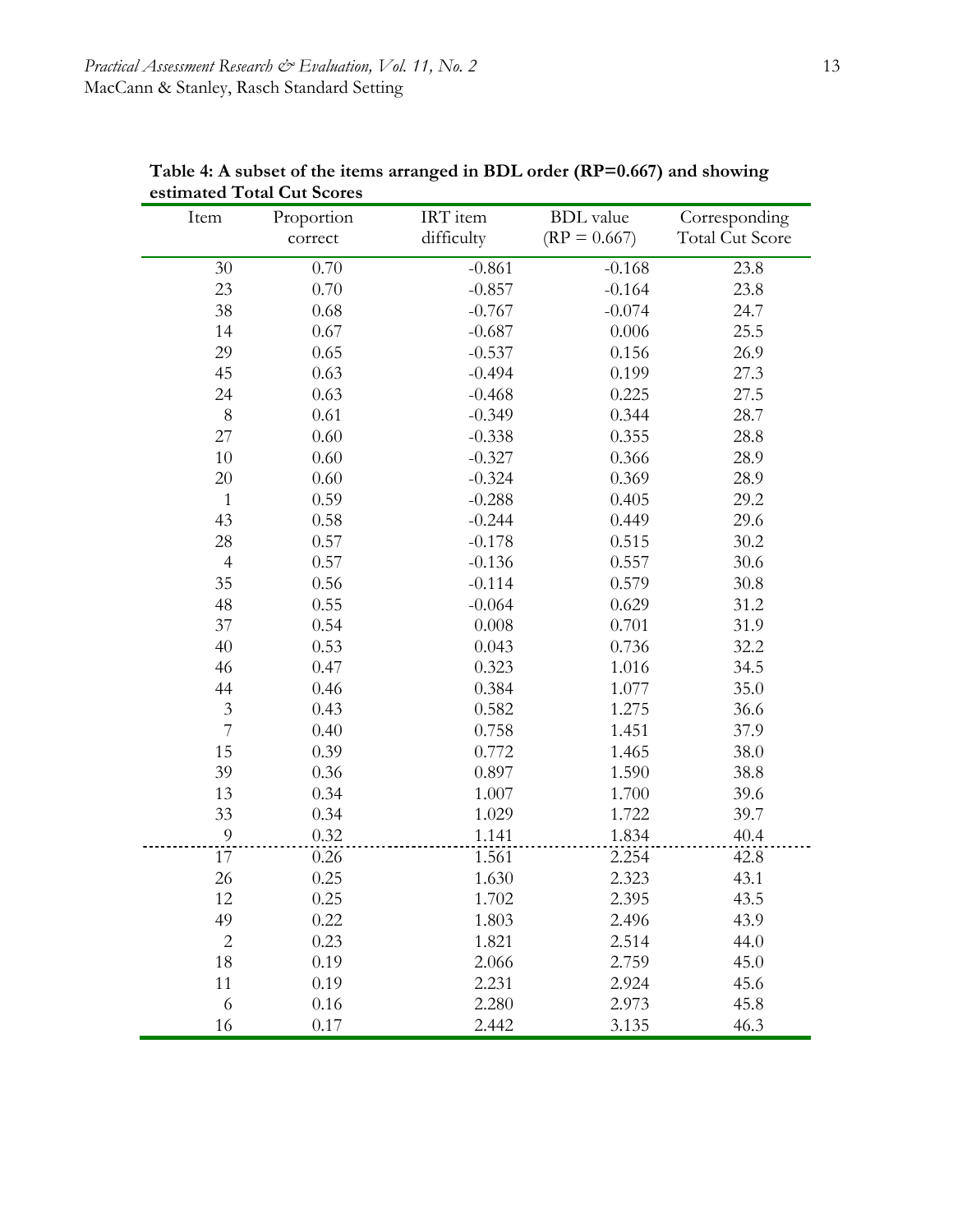

**Figure 4: Example of an Item Map** 

 The second method shows the impact of each item probability estimate by converting it to an equivalent total cut score. This gives a vivid way of showing which estimates deviate markedly from the majority. It also suggests the possibility of determining a final total cut score by referring to this distribution of total cut scores and choosing an appropriate statistic. For example, the judges may wish to choose the cut score at the 25th percentile, rather than the median, on the grounds that the latter is too severe a level for identifying the marginal candidates—using the median would be discarding half their cut score estimates for competency as being too low. This type of decision is arbitrary but defensible, just as other elements of standard setting are arbitrary (for example, the setting of the response probability).

The third method is well suited to traditional multi-staged Angoff procedures. The item probabilities are estimated by the judges and then summed to get a total cut score. IRT then converts that total cut score into an ability estimate and then determines the probability of success on each item for persons of that ability. These probabilities are then compared to those of the judges to see if there are any major discrepancies. The judges are then free to modify their probability estimates at the next stage.

The Bookmark procedure relies on IRT to order the items. They are ordered in terms of the ability required to have a probability of success on an item equal to the response probability (set commonly at two-thirds) – that is, the *BDL* order. So the easy items appear first in a booklet, getting progressively more difficult as one goes through the booklet. For example, on the very easy items, the judges may estimate the probability of success for the marginal candidates at 0.90 or higher. But as the items get harder, this probability would steadily decrease until a stage is reached where the judges think the candidates they have in mind would have only a two-thirds probability of success. At this point they place a bookmark. The ability at this point can then be converted into a total cut score on the raw mark scale if desired, as this scale is most easily interpretable by the judges. The ordered question booklet may also be presented with normreferenced data next to the items, for example, the proportion correct in the population and/or the equivalent total cut score if the bookmark were to be placed at that point. Some systems may consider that the latter could bias the decisions of the judges.

This paper has used the one-parameter logistic (Rasch) model to illustrate the way standard setting could be assisted by IRT. However, other systems may prefer to use more complex IRT models such as the three-parameter logistic model. Such applications differ from Rasch models in that there is not a unique one-to-one relationship between total score and ability. Under Rasch modeling, there is a *line of relationship* between ability and total score—for a given ability there is one associated total score (as in Figure 1). In non Rasch models, for a given ability there is a distribution of total scores, and vice versa. For these models the curve in Figure 1 would tend to follow the same shape but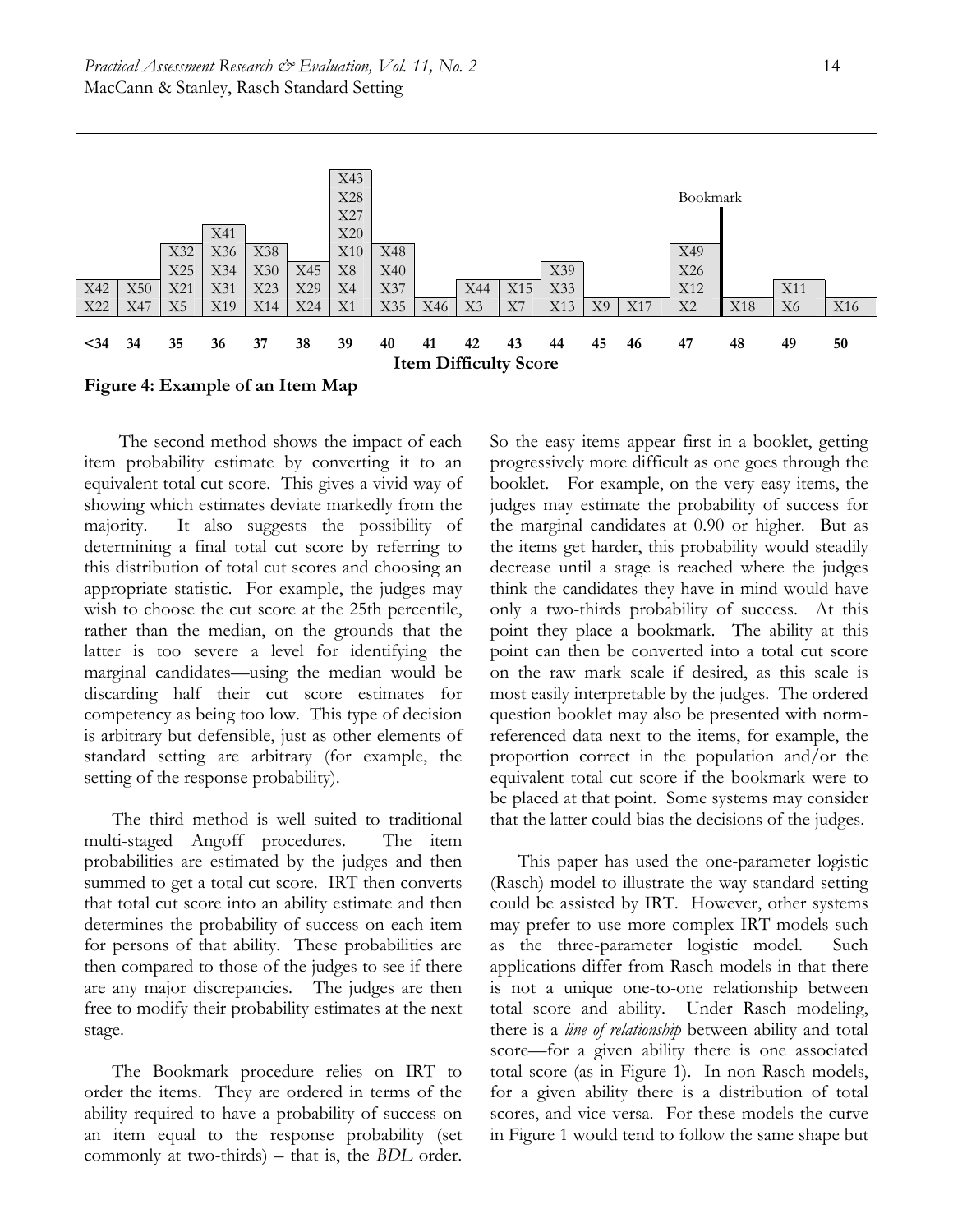would resemble a scatterplot, with multiple abilities for each total score.

In such cases, the total score scale can be often replaced by the ability scale for the methods presented in this paper. For example, the probability data in Table 1 could be generated using a non Rasch model, but the far left column would be replaced by an ability *scale*. The judges could still encircle the appropriate probability estimates and find the row that best expressed the desired standard of achievement. This would then define a standard in terms of the ability scale. If desired, this scale could be linearly transformed to a scale more closely resembling the raw mark scale. Similarly for the Table 2 method, the corresponding total cut score could be removed and replaced by a linearly transformed ability scale.

The procedure based on the Table 3 data, however, is incompatible with non Rasch models. After summing the Angoff ratings, a total cut score on the raw mark scale is obtained. There is no oneto-one relationship between this cut score and ability—this cut score could be associated with many ability scores, depending on the particular items on which a student was correct. Having said this, a conversion between the raw mark scale and the ability scale can always be obtained through approximate methods (e.g. equating percentiles in the ability and raw score distributions). As the judges generally understand and prefer a raw mark scale, some systems may wish to convert to the raw mark scale, even though it is against the spirit of non Rasch models.

A second issue concerns Angoff standard setting with constructed response items. There are Rasch models that accommodate constructed response items (for example, Andrich's extended logistic model in the RUMM software package; Master's (1982) partial credit model). These models give a one-to-one relationship between total score and ability, as shown in Figure 1. On a constructed response item the Angoff judges estimate a cut score *as a mark*, rather than as a probability. Despite this difference, useful IRT data can be provided to the judges from such packages. For example, a table similar to Table 1 can be constructed with the total mark and percentile

columns, but with the probabilities for each item replaced by *expected scores* (which are obtained from the software). Suppose for example that Item 1 had a maximum possible score of 10. Then the table might show that students gaining a total score on the test of 85 (/100) had an expected score of 7.8 (/10) on Item 1. The judges could encircle the expected score for Item 1 that is closest to their cut score, and then repeat the process for Item 2 etc until they were confident of selecting the appropriate row that best reflected the pattern of encircled cut scores. This row then gives the total cut score.

The bookmarking method may also be performed with constructed response items, with Rasch or non Rasch models. Whereas multiple choice or dichotomously scored items appear only once in the ordered test booklet, constructed response items appear several times depending on the number of score points available. Associated with each score point is a *BDL*—such an item with score points of 0, 1, 2, 3 would appear three times in the booklet, once for each non zero score point. The *BDL* for 1 would appear first in the booklet, the *BDL* for 2 would appear at a more difficult location, and the *BDL* for 3 would appear at the most difficult location of the three points. Suppose the response probability is two-thirds. Then the *BDL* for a score point in a polychotomous item is the ability level required to have a two-thirds probability of gaining that score or above.

The Bookmark procedure has an advantage over the Angoff method in that it avoids the item by item judgements that can be tedious and difficult for the judges. However there are some technical issues to consider in this procedure, relating to the choice of the response probability and the choice of IRT model. As the Bookmark procedure involves an ordering of the items, Beretvas (2004) has shown how the choice of IRT model and response probability may affect the rank order in which the items would be presented (the *BDL*). In Beretvas' data set, Spearman correlations between bookmark difficulty locations were computed for various combinations of IRT model and response probability. These were generally above 0.90 but did not give perfect agreement. Given that there is often considerable variation in where judges set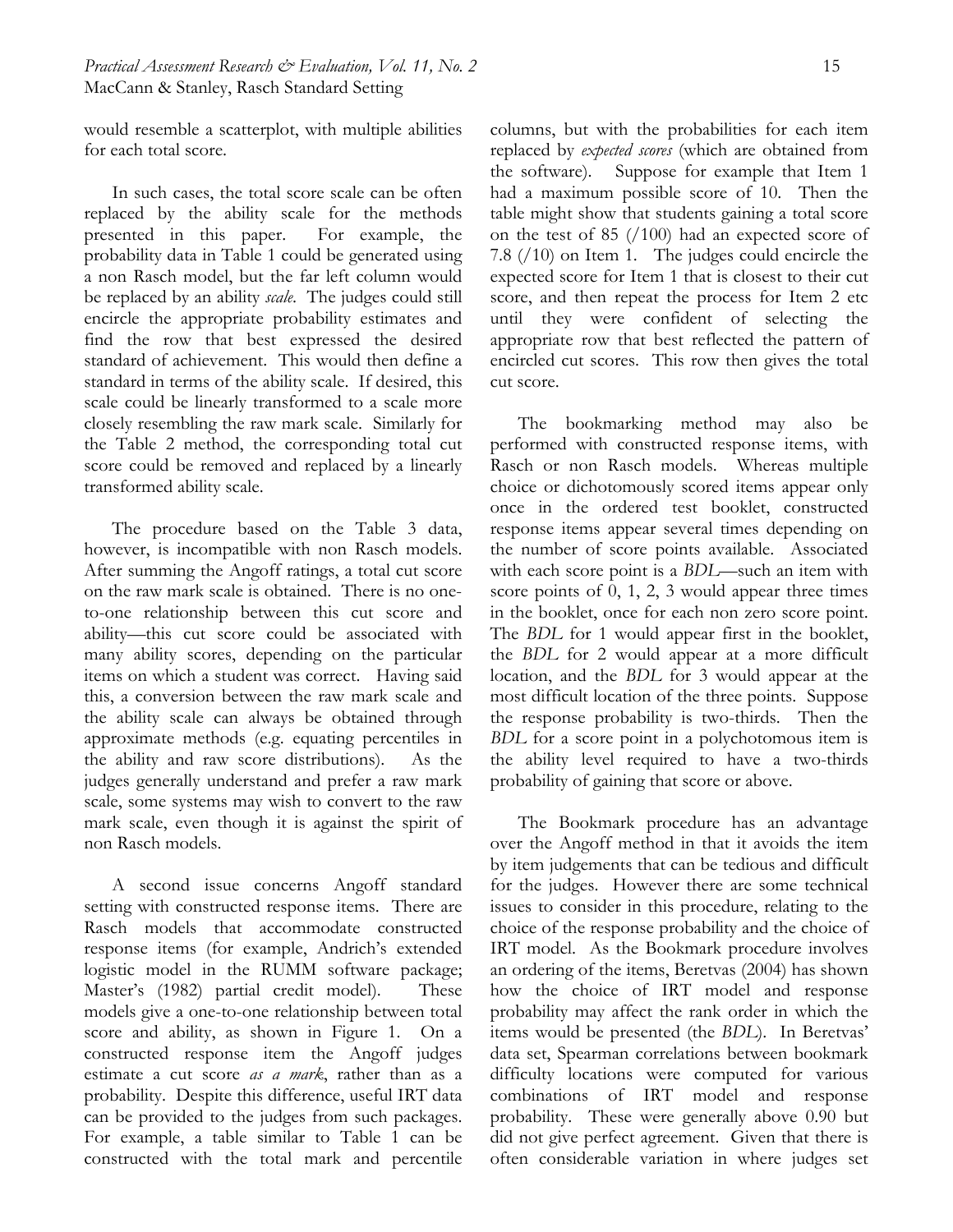their bookmarks, with the final cut score being the average of the logit values, it is likely that the effect of slightly differing rank orders of the items would not have a great effect on the cut score. However, this would be a useful area for future research.

# **REFERENCES**

- Andersen, E.B. (1973). A goodness of fit test for the Rasch model. *Psychometrika*, 38, 123-140.
- Andrich, D., Sheridan, B., Lyne, A. and Luo, G. (2000). *RUMM: a Windows-based item analysis employing Rasch unidimensional measurement models*. Perth: Murdoch University.
- Angoff, W.H. (1971). Scales, norms and equivalent scores. In R.L. Thorndike (Ed.), *Educational Measurement*. (2nd ed.). Washington, D.C.: American Council on Education.
- Bejar, I. (1983). Subject matter experts' assessment of item statistics. *Applied Psychological Measurement*, 7, 303-310.
- Beretvas, S.N. (2004). Comparison of bookmark difficulty locations under different item response models. *Applied Psychological Measurement*, 28, 25-47.
- Berk, R. (1996). Standard setting: the next generation. *Applied Measurement in Education*, 9, 215-235.
- Board of Studies NSW (2003). *The standards-setting operation: handbook for judges*. Board of Studies NSW, Sydney.
- Buckendahl, C.W., Smith, R.W., Impara, J.C. and Plake, B.S. (2002). A comparison of Angoff and bookmark standard setting methods. *Journal of Educational Measurement*, 39, 253-263.
- Cross, L.H., Impara, J.C., Frary, R.B. and Jaeger, R.M. (1984). A comparison of three methods for establishing minimum standards on the National Teacher Examinations. *Journal of Educational Measurement*, 21, 113-130.
- Embretson, S.E. and Reise, S.P. (2000). *Item response theory for psychologists*. Mahwah, NJ: Lawrence Erlbaum Associates, Publishers.
- Goodwin, L.D. (1999). Relations between observed item difficulty levels and Angoff minimum passing

levels for a group of borderline candidates. *Applied Measurement in Education*, 12, 13-28.

- Hambleton, R.K., Swaminathan, H. and Rogers, H.J. (1991). *Fundamentals of item response theory.* Newbury Park: Sage.
- Jaeger, R. (1982). An Iterative Structured Judgment Process for Establishing Standards on Competency Tests of Theory and Application. *Educational Evaluation and Policy Analysis*, 4, 461-475.
- Kane, M.T. (1987). On the use of IRT models with judgmental standard setting procedures. *Journal of Educational Measurement*, 24, 333-345.
- Lord, F.M. (1952). A theory of test scores. *Psychometric Monograph*, No. 7.
- Lord, F.M. (1953). The relation of test scores to the trait underlying the test. *Educational and Psychological Measurement*, 13, 517-548.
- Lord, F.M. (1980). *Applications of item response theory to practical testing problems*. Hillsdale, NJ: Lawrence Erlbaum Associates.
- Linn, R. (1978). Demands, cautions and suggestions for setting standards. *Journal of Educational Measurement*, 15, 301-308.
- MacCann, R.G. and Stanley, G. (2004). Estimating the standard error of the judging in a modified-Angoff standards setting procedure. *Practical Assessment Research & Evaluation. http://pareonline.net/*
- Masters, G.N. (1982). A Rasch model for partial credit scoring. *Psychometrika*, 47, 149-174.
- Mills, C.N. and Melican, G.J. (1988). Estimating and adjusting cutoff scores: Future of selected methods. *Applied Measurement in Education*, 1, 261-275.
- Mitzel, H.C., Lewis, D.M., Patz, R.J. and Green, D.R. (2001). The bookmark procedure: psychological perspectives. In G. J. Cizek (Ed.), *Setting performance standards* (pp. 249-281). Mahwah, NJ: Lawrence Erlbaum.
- Morrison, H., Busch, J. and D'Arcy, J. (1994). Setting reliable national curriculum standards: a guide to the Angoff procedure. *Assessment in Education*, 1, 181- 199.